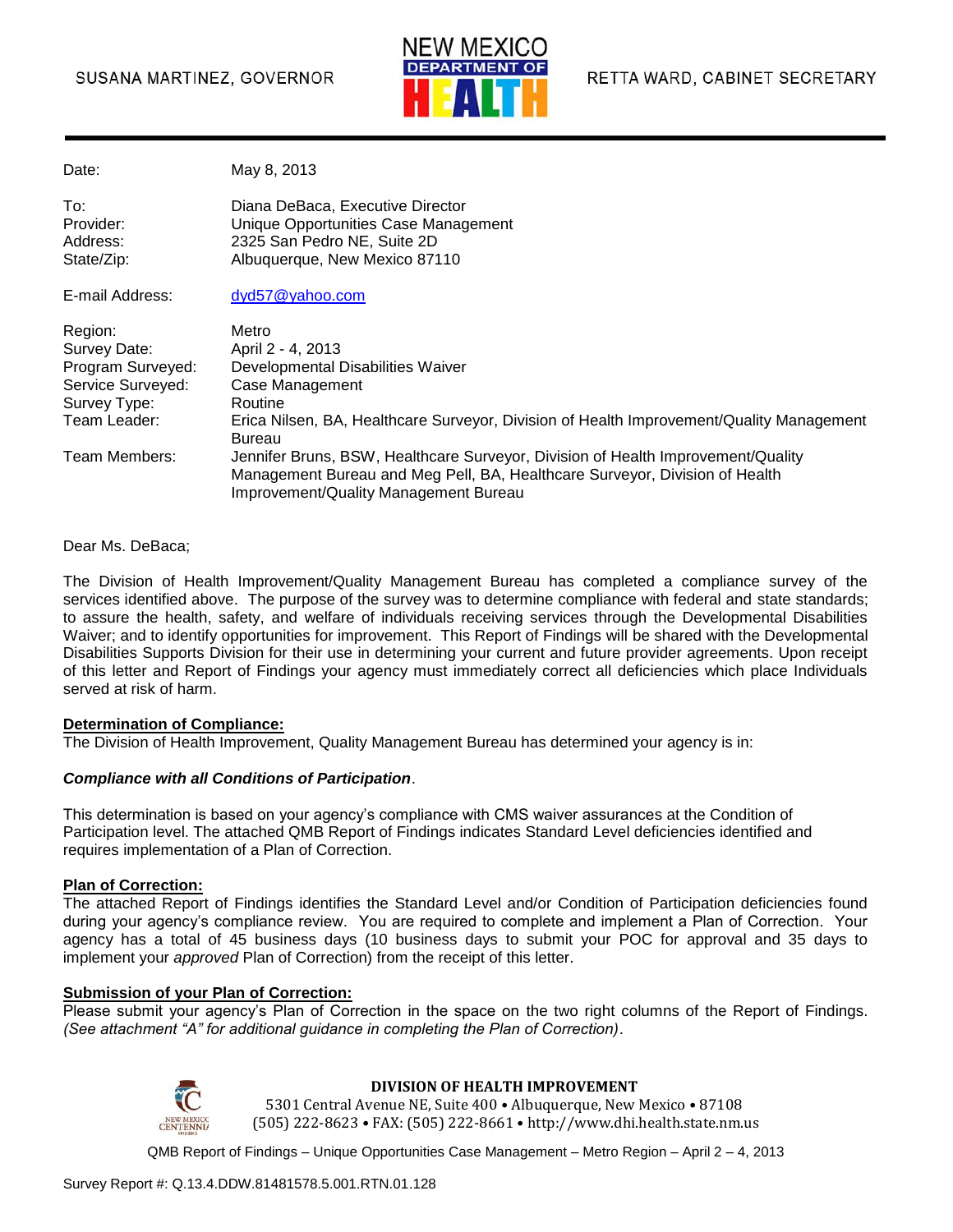Within 10 business days of receipt of this letter your agency Plan of Correction must be submitted to the parties below:

#### **1. Quality Management Bureau, Attention: Plan of Correction Coordinator 5301 Central Ave. NE Suite 400 Albuquerque, NM 87108**

#### **2. Developmental Disabilities Supports Division Regional Office for region of service surveyed**

Upon notification from QMB that your *Plan of Correction has been approved*, you must implement all remedies and corrective actions to come into compliance. If your Plan of Correction is denied, you must resubmit a revised plan as soon as possible for approval, as your POC approval and all remedies must be completed within 45 business days of the receipt of this letter.

Failure to submit your POC within the allotted 10 business days or complete and implement your Plan of Correction within the total 45 business days allowed may result in the imposition of a \$200 per day Civil Monetary Penalty until it is received, completed and/or implemented.

#### **Request for Informal Reconsideration of Findings (IRF):**

If you disagree with a finding of deficient practice, you have 10 business days upon receipt of this notice to request an IRF. Submit your request for an IRF in writing to:

> QMB Deputy Bureau Chief 5301 Central Ave NE Suite #400 Albuquerque, NM 87108 Attention: IRF request

See Attachment "C" for additional guidance in completing the request for Informal Reconsideration of Findings. The request for an IRF will not delay the implementation of your Plan of Correction which must be completed within 45 total business days (10 business days to submit your POC for approval and 35 days to implement your *approved* Plan of Correction). Providers may not appeal the nature or interpretation of the standard or regulation, the team composition or sampling methodology. If the IRF approves the modification or removal of a finding, you will be advised of any changes.

Please call the Plan of Correction Coordinator at 505-699-9356 if you have questions about the Report of Findings or Plan of Correction. Thank you for your cooperation and for the work you perform.

Sincerely,

Erica Nilsen, BA

Erica Nilsen, BA Team Lead/Healthcare Surveyor Division of Health Improvement Quality Management Bureau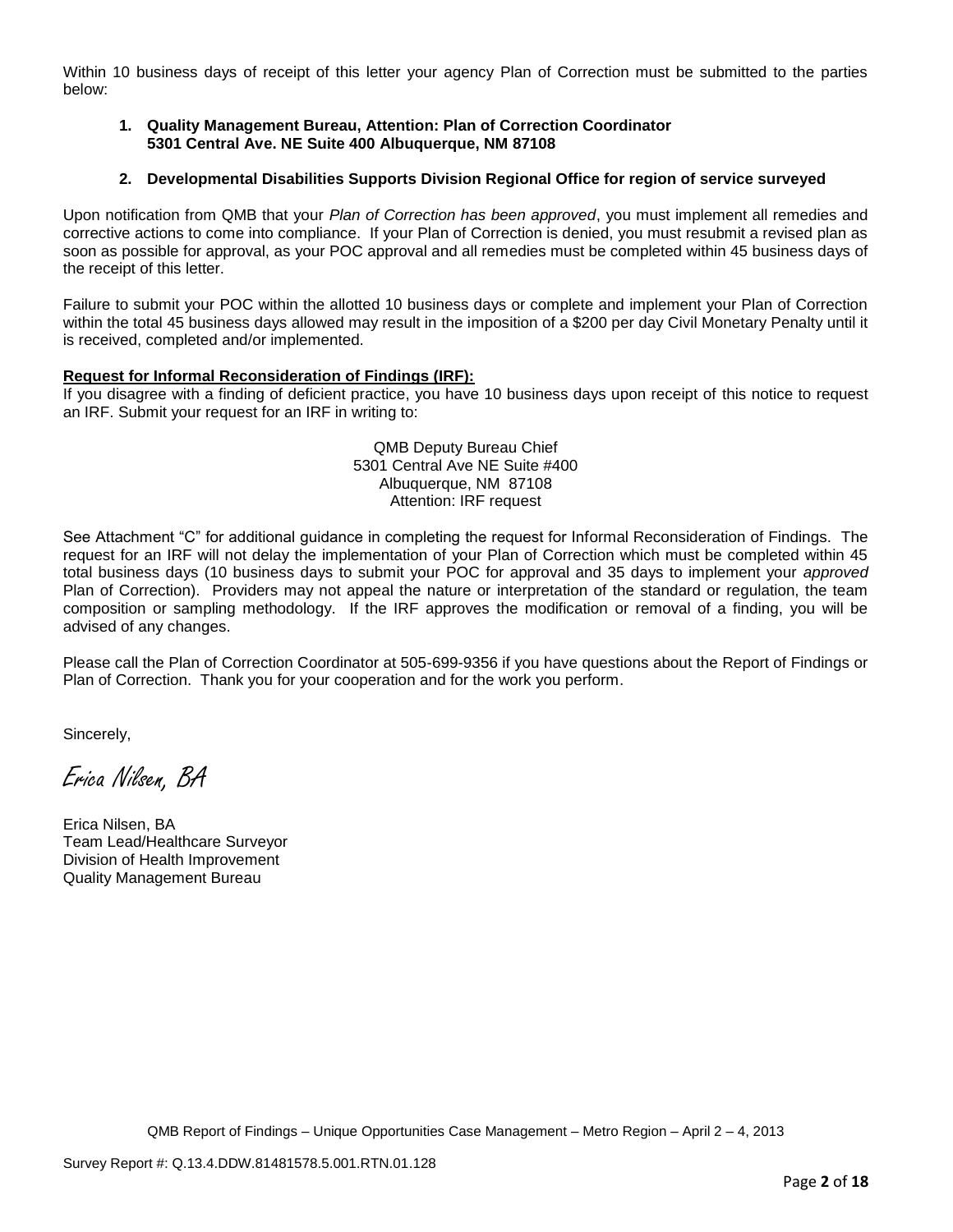| <b>Survey Process Employed:</b>         |                                                                                                                                                   |                                                                                                                                                             |
|-----------------------------------------|---------------------------------------------------------------------------------------------------------------------------------------------------|-------------------------------------------------------------------------------------------------------------------------------------------------------------|
| <b>Entrance Conference Date:</b>        | April 2, 2013                                                                                                                                     |                                                                                                                                                             |
| Present:                                |                                                                                                                                                   | <b>Unique Opportunities Case Management</b><br>Elizabeth Ramey, Case Manager<br>Candace Luna, Volunteer Administrative Assistant                            |
|                                         | <b>DOH/DHI/QMB</b>                                                                                                                                | Erica Nilsen, BA, Team Lead/Healthcare Surveyor<br>Meg Pell, BA, Healthcare Surveyor                                                                        |
| Exit Conference Date:                   | April 4, 2013, year                                                                                                                               |                                                                                                                                                             |
| Present:                                |                                                                                                                                                   | <b>Unique Opportunities Case Management</b><br>Diana DeBaca, Executive Director<br>Elizabeth Ramey, Case Manager                                            |
|                                         | <b>DOH/DHI/QMB</b>                                                                                                                                | Erica Nilsen, BA, Team Lead/Healthcare Surveyor<br>Jennifer Bruns, BSW, Healthcare Surveyor<br>Meg Pell, BA, Healthcare Surveyor                            |
| <b>Administrative Locations Visited</b> | Number:                                                                                                                                           | 1                                                                                                                                                           |
| <b>Total Sample Size</b>                | Number:                                                                                                                                           | 20<br>3 - Jackson Class Members<br>17 - Non-Jackson Class Members                                                                                           |
| Persons Served Records Reviewed         | Number:                                                                                                                                           | 20                                                                                                                                                          |
| Case Managers Interviewed               | Number:                                                                                                                                           | 5                                                                                                                                                           |
| Case Mgt Personnel Records Reviewed     | Number:                                                                                                                                           | 5                                                                                                                                                           |
| <b>Administrative Files Reviewed</b>    | <b>Billing Records</b><br>$\bullet$<br><b>Medical Records</b><br>$\bullet$<br>٠<br><b>Personnel Files</b><br><b>Training Records</b><br>$\bullet$ | Incident Management Records<br><b>Agency Policy and Procedures</b><br><b>Caregiver Criminal History Screening Records</b><br><b>Employee Abuse Registry</b> |

Quality Assurance / Improvement Plan

| CC: Distribution List: | DOH - Division of Health Improvement      |
|------------------------|-------------------------------------------|
|                        | DOH - Developmental Disabilities Supports |

- DOH Developmental Disabilities Supports Division
- DOH Office of Internal Audit
- HSD Medical Assistance Division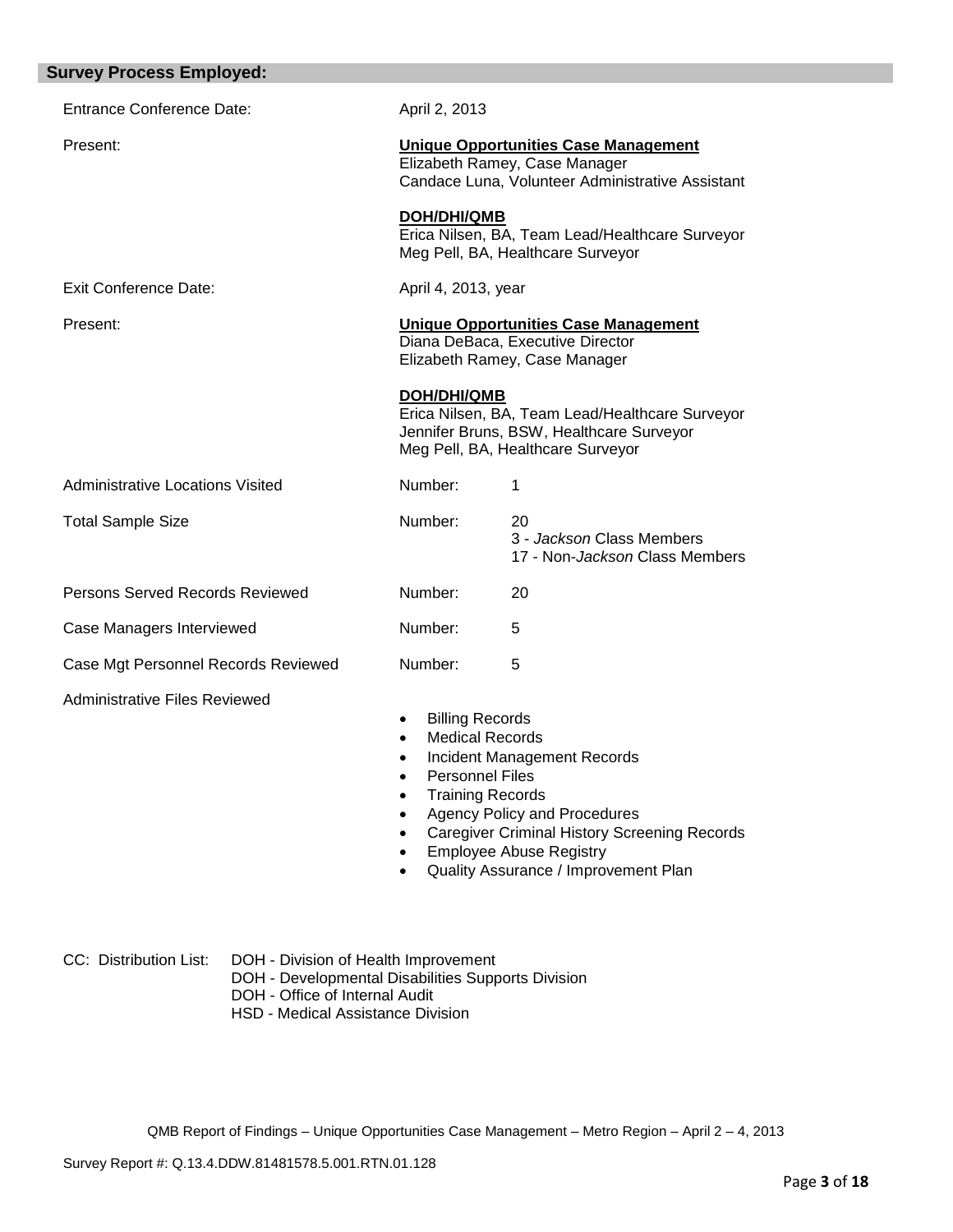# **Attachment A**

# **Provider Instructions for Completing the QMB Plan of Correction (POC) Process**

### *Introduction:*

After a QMB Compliance Survey, your QMB Report of Findings will be sent to you via e-mail.

Each provider must develop and implement a Plan of Correction (POC) that identifies specific quality assurance and quality improvement activities the agency will implement to correct deficiencies and prevent continued non compliance.

Agencies must submit their Plan of Correction within 10 business days from the date you receive the QMB Report of Findings. (Providers who do not submit a POC within 10 business days will be referred to the Internal Review Committee [IRC] for possible actions or sanctions).

Agencies must fully implement their approved Plan of Correction within 45 business days (10 business days to submit your POC for approval and 35 days to implement your approved Plan of Correction) from the date they receive the QMB Report of Findings. (Providers who fail to complete a POC within the 45 business days allowed shall be referred to the IRC for possible actions or sanctions.)

If you have questions about the Plan of Correction process, call the QMB Plan of Correction Coordinator at 505-699-9356 or email at Crystal.Lopez-Beck@state.nm.us. Requests for technical assistance must be requested through your DDSD Regional Office.

The POC process cannot resolve disputes regarding findings. If you wish to dispute a finding on the official Report of Findings, you must file an Informal Reconsideration of Findings (IRF) request within ten (10) business days of receiving your report. Please note that you must still submit a POC for findings that are in question (see Attachment "C").

# *Instructions for Completing Agency POC:*

#### *Required Content*

Your Plan of Correction should provide a step-by-step description of the methods to correct each deficient practice to prevent recurrence and information that ensures the regulation cited is in compliance. The remedies noted in your POC are expected to be added to your Agency's required, annual Quality Assurance Plan.

If a deficiency has already been corrected, the plan should state how it was corrected, the completion date (date the correction was accomplished), and how possible recurrence of the deficiency will be prevented.

#### *The Plan of Correction must address the required six CMS core elements to address each deficiency of the POC:*

- 1. How the specific and realistic corrective action will be accomplished for individuals found to have been affected by the deficient practice.
- 2. How the agency will identify other individuals who have the potential to be affected by the same deficient practice, and how the agency will act to protect individuals in similar situations.
- 3. What QA measures will be put into place or systemic changes made to ensure that the deficient practice will not recur
- 4. Indicate how the agency plans to monitor its performance to make sure that solutions are sustained. The agency must develop a QA plan for ensuring that correction is achieved and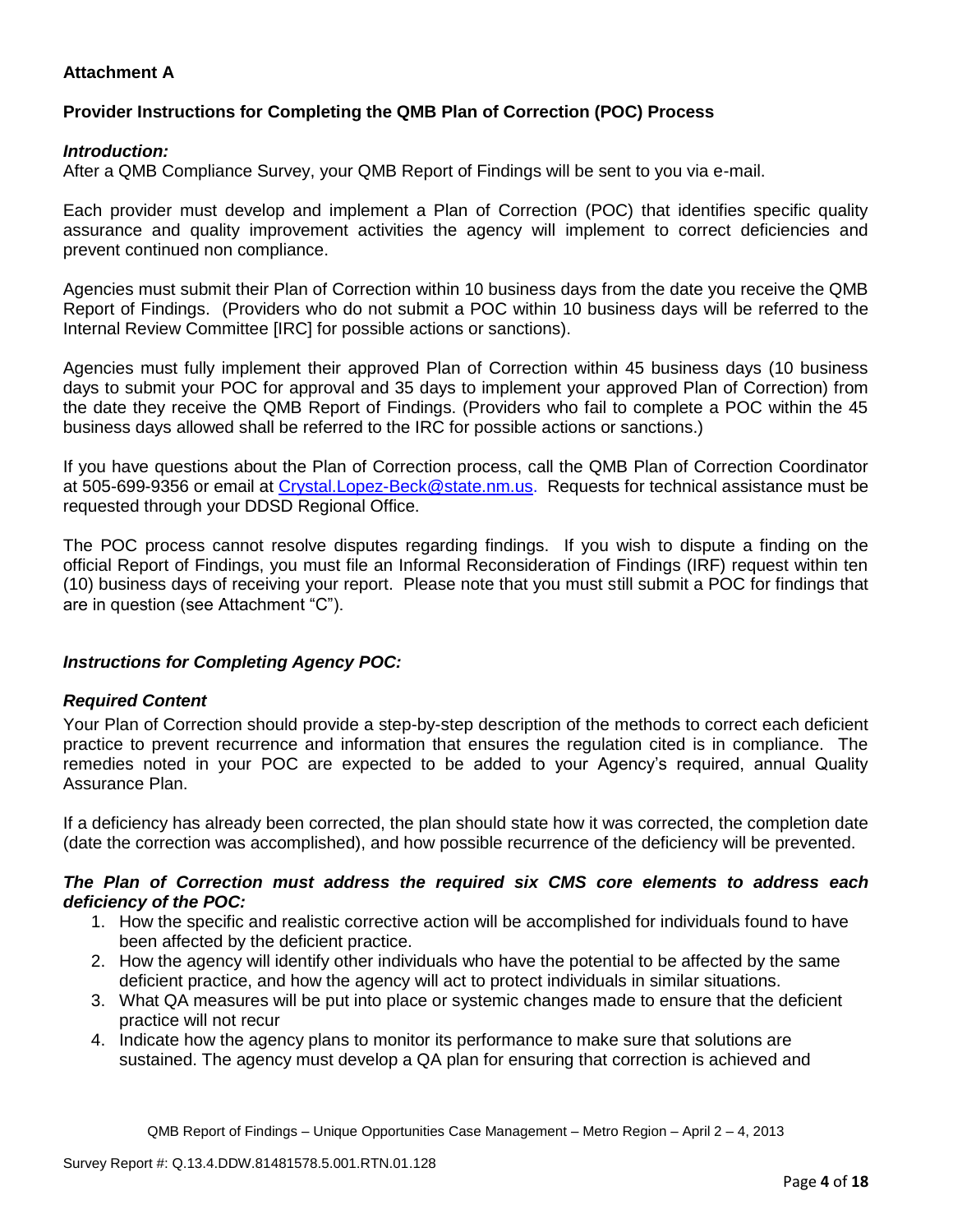sustained. This QA plan must be implemented, and the corrective action evaluated for its effectiveness. The plan of correction is integrated into the agency quality assurance system; and

- 5. Include dates when corrective action will be completed. The corrective action completion dates must be acceptable to the State.
- 6. The POC must be signed and dated by the agency director or other authorized official.

*The following details should be considered when developing your POC:*

- Details about how and when Consumer, Personnel and Residential files are audited by Agency personnel to ensure they contain required documents;
- Information about how Medication Administration Records are reviewed to verify they contain all required information before they are distributed, as they are being used, and after they are completed;
- Your processes for ensuring that all staff are trained in Core Competencies, Incident Reporting, and Individual-Specific service requirements, etc;
- How accuracy in Billing documentation is assured;
- How health, safety is assured;
- For Case Management Providers, how ISPs are reviewed to verify they meet requirements, how the timeliness of LOC packet submissions and consumer visits are tracked;
- Your process for gathering, analyzing and responding to Quality data; and,
- Details about Quality Targets in various areas, current status, analyses about why targets were not met, and remedies implemented.

*Note:* **Instruction or in-service of staff alone may not be a sufficient plan of correction.** This is a good first step toward correction, but additional steps should be taken to ensure the deficiency is corrected and will not recur.

### *Completion Dates*

- The plan of correction must include a **completion date** (entered in the far right-hand column) for each finding. Be sure the date is **realistic** in the amount of time your Agency will need to correct the deficiency; not to exceed 45 total business days.
- Direct care issues should be corrected immediately and monitored appropriately.
- Some deficiencies may require a staged plan to accomplish total correction.
- Deficiencies requiring replacement of equipment, etc., may require more time to accomplish correction but should show reasonable time frames.

# *Initial Submission of the Plan of Correction Requirements*

- 1. The Plan of Correction must be completed on the official QMB Survey Report of Findings/Plan of Correction Form and received by QMB within ten (10) business days from the date you received the report of findings.
- 2. For questions about the POC process, call the QMB POC Coordinator, Crystal Lopez-Beck at 505- 699-9356 for assistance.
- 3. For Technical Assistance (TA) in developing or implementing your POC, contact your local DDSD Regional Office.
- 4. Submit your POC to Crystal Lopez-Beck, POC Coordinator in any of the following ways:
	- a. Electronically at Crystal.Lopez-Beck@state.nm.us *(preferred method)*
	- b. Fax to 505-222-8661, or
	- c. Mail to POC Coordinator, 5301 Central Avenue NE, Suite 400, Albuquerque, NM 87108
- 5. Do not submit supporting documentation (evidence of compliance) to QMB until after your POC has been approved by the QMB.
- 6. QMB will notify you when your POC has been "approve" or "denied."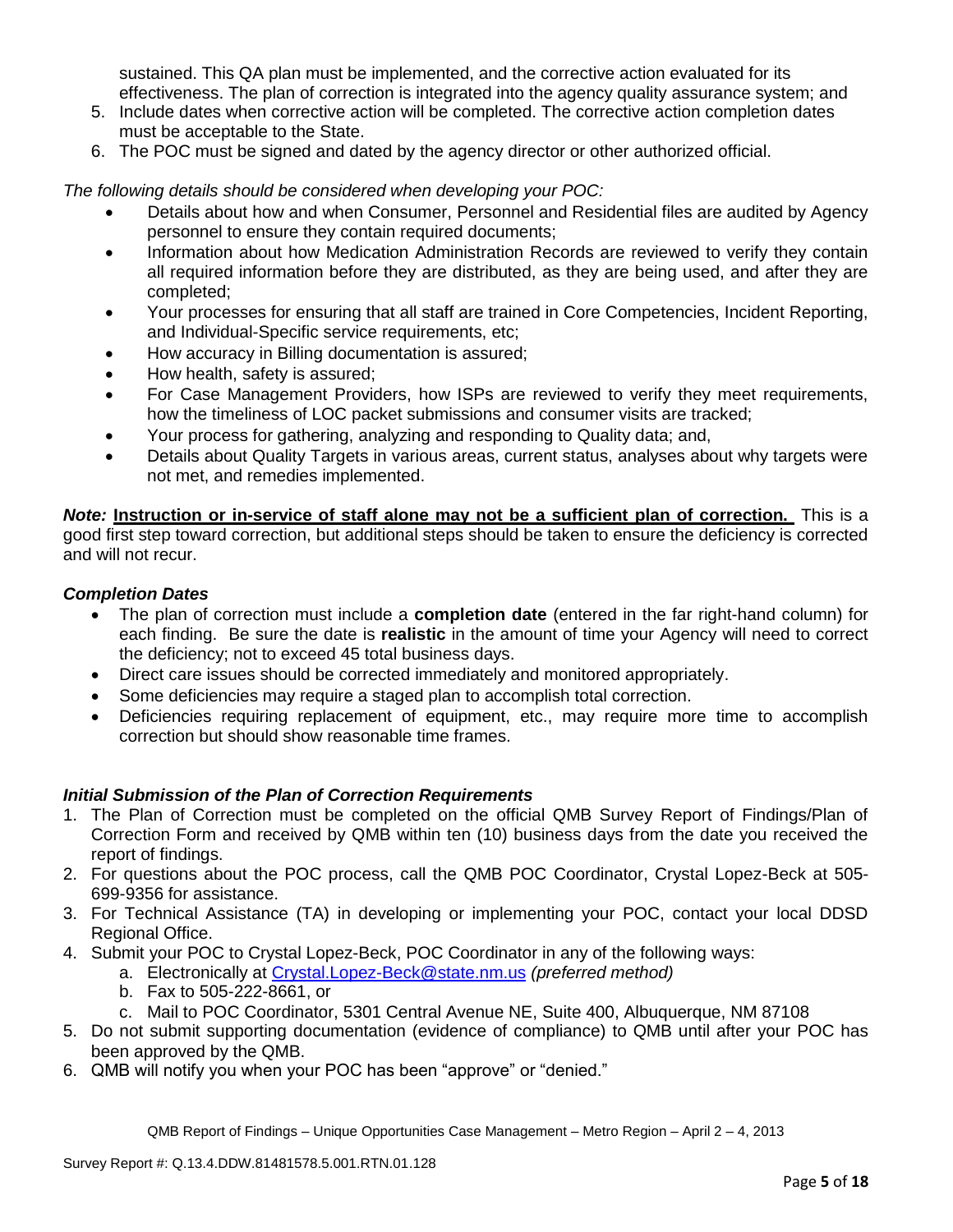- a. During this time, whether your POC is "approved," or "denied," you will have a maximum of 45 business days from the date of receipt of your Report of Findings to correct all survey deficiencies.
- b. If your POC is denied, it must be revised and resubmitted as soon as possible, as the 45 business day limit is in effect.
- c. If your POC is denied a second time your agency may be referred to the Internal Review Committee.
- d. You will receive written confirmation when your POC has been approved by QMB and a final deadline for completion of your POC.
- 7. Failure to submit your POC within 10 business days without prior approval of an extension by QMB will result in a referral to the Internal Review Committee and the possible implementation of monetary penalties and/or sanctions.

# *POC Document Submission Requirements*

Once your POC has been approved by the QMB Plan of Correction Coordinator you must submit copies of documents as evidence that all deficiencies have been corrected, as follows.

- 1. Your internal documents are due within a *maximum* of 45 business days of receipt of your Report of Findings.
- 2. You may submit your documents by postal mail (paper hard copy or on a disc), fax, or electronically (scanned and attached to e-mails).
- 3. All submitted documents *must be annotated*; please be sure the tag numbers and Identification numbers are indicated on each document submitted. Documents which are not annotated with the Tag number and Identification number may not be accepted.
- 4. Do not submit original documents; Please provide copies or scanned electronic files for evidence. Originals must be maintained in the agency file(s) per DDSD Standards.
- 5. In lieu of some documents, you may submit copies of file or home audit forms that clearly indicate cited deficiencies have been corrected, other attestations of correction must be approved by the Plan of Correction Coordinator prior to their submission.
- 6. For billing deficiencies, you must submit:
	- a. Evidence of an internal audit of billing documentation for a sample of individuals and timeframes;
	- b. Copies of "void and adjust" forms submitted to correct all over-billed or unjustified units billed identified during your internal audit.

Revisions, Modifications or Extensions to your Plan of Correction (post QMB approval) must be made in writing and submitted to the Deputy Chief at QMB, prior to the due date and are approved on a case-bycase basis. No changes may be made to your POC or the timeframes for implementation without written approval of the POC Coordinator.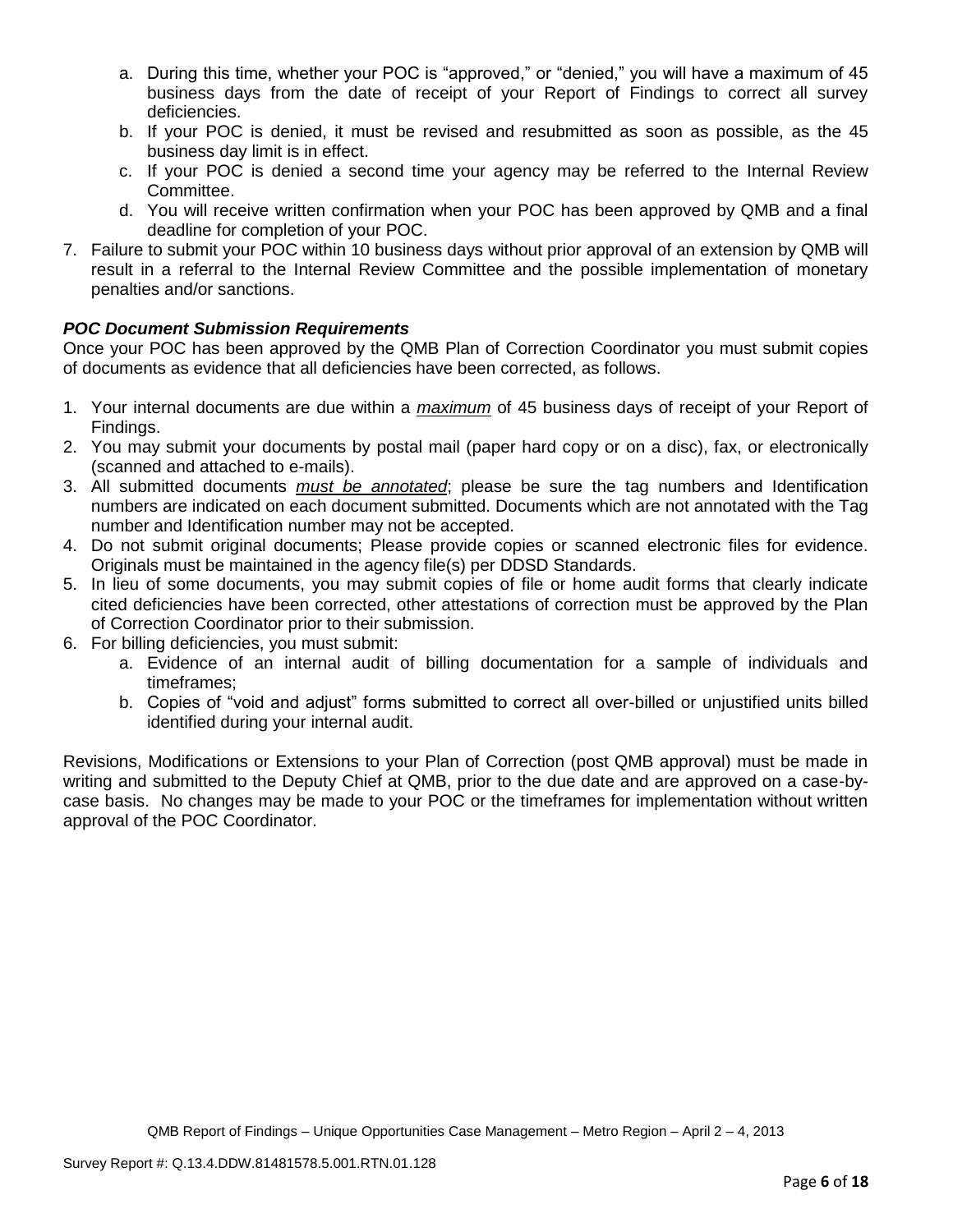# **Department of Health, Division of Health Improvement QMB Determination of Compliance Process**

The Division of Health Improvement, Quality Management Bureau (QMB) surveys compliance of the Developmental Disabilities Waiver (DDW) standards and state and federal regulations. QMB has grouped the CMS assurances into five Service Domains: Level of Care; Plan of Care; Qualified Providers; Health, Welfare and Safety; and Administrative Oversight (note that Administrative Oversight listed in this document is not the same as the CMS assurance of Administrative Authority. Used in this context it is related to the agency's operational policies and procedures, Quality Management system and Medicaid billing and reimbursement processes.)

The QMB Determination of Compliance process is based on the provider's compliance or noncompliance with standards and regulations identified in the QMB Report of Findings. All deficiencies (non-compliance with standards and regulations) are identified and cited as either a Standard level deficiency or a Condition of Participation level deficiency in the QMB Reports of Findings. All deficiencies require corrective action when non-compliance is identified.

Within the QMB Service Domains there are fundamental regulations, standards, or policies with which a provider must be in essential compliance in order to ensure the health and welfare of individuals served known as Conditions of Participation (CoPs).

The Determination of Compliance for each service type is based on a provider's compliance with CoPs in three (3) Service Domains.

Case Management Services:

- Level of Care
- Plan of Care
- Qualified Providers

Community Inclusion Supports/ Living Supports:

- Qualified Provider
- Plan of Care
- Health, Welfare & Safety

# **Conditions of Participation (CoPs)**

A CoP is an identified fundamental regulation, standard, or policy with which a provider must be in compliance in order to ensure the health and welfare of individuals served. CoPs are based on the Centers for Medicare and Medicaid Services, Home and Community-Based Waiver required assurances. A provider must be in compliance with CoPs to participate as a waiver provider.

QMB surveyors use professional judgment when reviewing the critical elements of each standard and regulation to determine when non-compliance with a standard level deficiency rises to the level of a CoP out of compliance. Only some deficiencies can rise to the level of a CoP. (See the next section for a list of CoPs.) The QMB survey team analyzes the relevant finding in terms of scope, actual harm or potential for harm, unique situations, patterns of performance, and other factors to determine if there is the potential for a negative outcome which would rise to the level of a CoP. A Standard level deficiency becomes a CoP out of compliance when the team's analysis establishes that there is an identified potential for significant harm or actual harm. It is then cited as a CoP out of compliance. If the deficiency does not rise to the level of a CoP out of compliance, it is cited as a Standard Level Deficiency.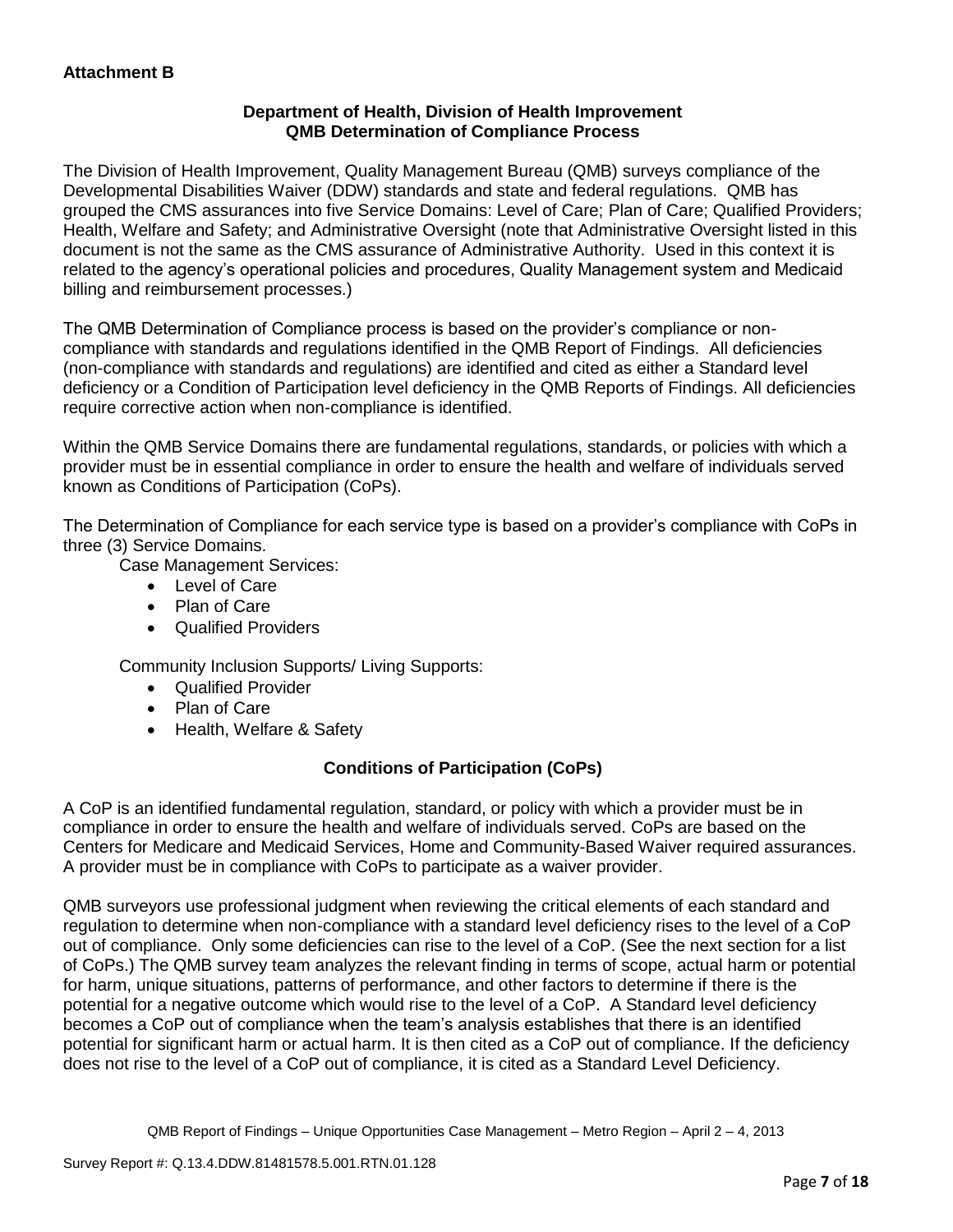The Division of Health Improvement (DHI) and the Developmental Disabilities Supports Division (DDSD) collaborated to revise the current Conditions of Participation (CoPs). There are seven Conditions of Participation in which providers must be in compliance.

# **CoPs and Service Domains for Case Management Supports are as follows:**

# **Service Domain: Level of Care**

- Condition of Participation:
- 1. **Level of Care**: The Case Manager shall complete all required elements of the Long Term Care Assessment Abstract (LTCAA) to ensure ongoing eligibility for waiver services.

# **Service Domain: Plan of Care**

Condition of Participation:

2. **Individual Service Plan (ISP) Creation and Development**: Each individual shall have an ISP. The ISP shall be developed in accordance with DDSD regulations and standards and is updated at least annually or when warranted by changes in the individual's needs.

Condition of Participation:

3. **ISP Monitoring and Evaluation:** The Case Manager shall ensure the health and welfare of the individual through monitoring the implementation of ISP desired outcomes.

# **CoPs and Service Domain for ALL Service Providers is as follows:**

# **Service Domain: Qualified Providers**

- Condition of Participation:
- 4. **Qualified Providers**: Agencies shall ensure support staff has completed criminal background screening and all mandated trainings as required by the DDSD.

# **CoPs and Service Domains for Living Supports and Inclusion Supports are as follows:**

#### **Service Domain: Plan of Care**

Condition of Participation:

5. **ISP Implementation**: Services provided shall be consistent with the components of the ISP and implemented to achieve desired outcomes.

# **Service Domain: Health, Welfare & Safety**

Condition of Participation:

6. **Individual Health, Safety and Welfare: (Safety)** Individuals have the right to live and work in a safe environment.

Condition of Participation:

7. **Individual Health, Safety and Welfare (Healthcare Oversight)**: The provider shall support individuals to access needed healthcare services in a timely manner. Nursing, healthcare services and healthcare oversight shall be available and provided as needed to address individuals' health, safety and welfare.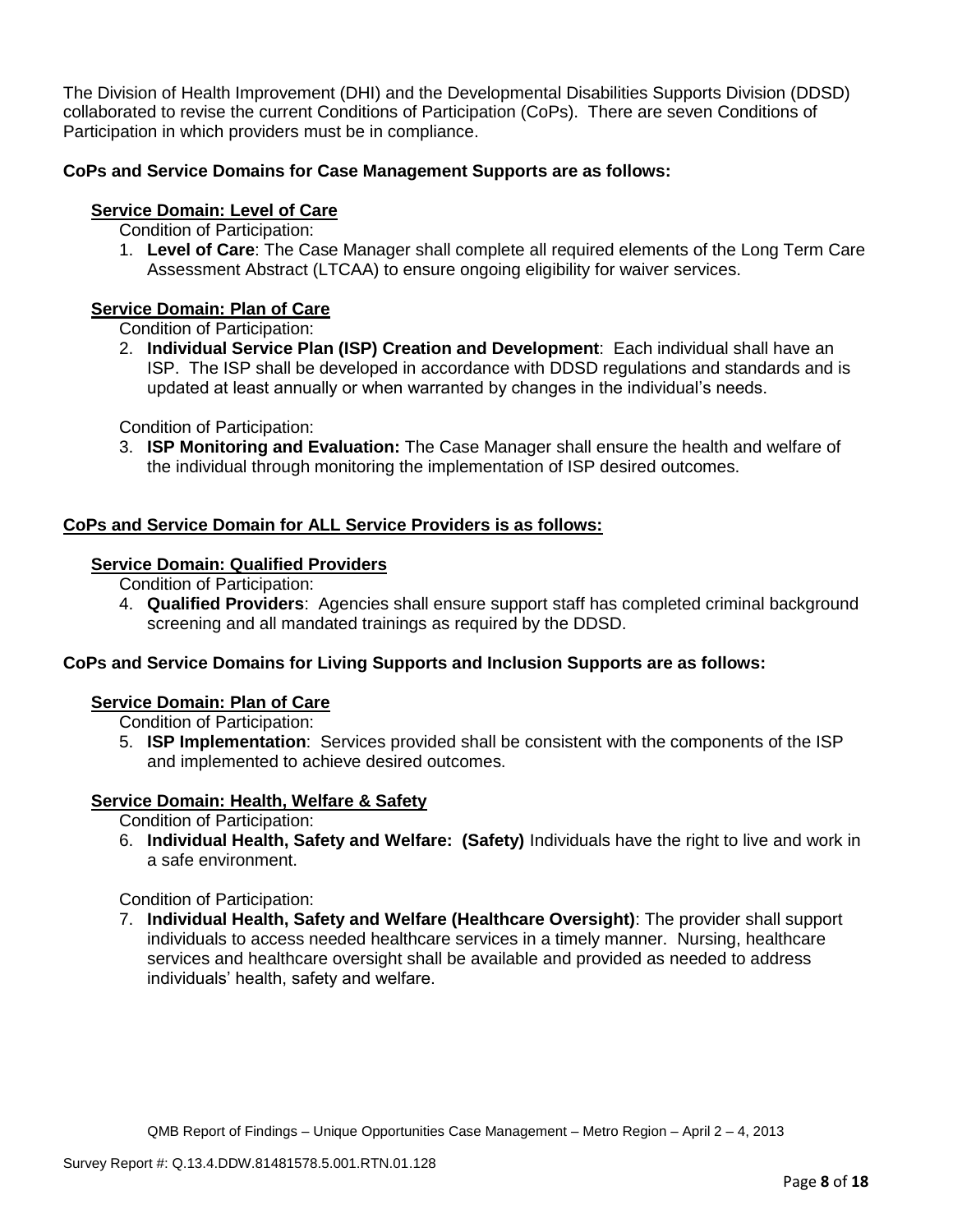### **QMB Compliance Determinations**

### Compliance with Conditions of Participation

The QMB determination of *Compliance with Conditions of Participation* indicates that a provider is in compliance with all Conditions of Participation, (CoP). The agency has obtained a level of compliance such that there is a minimal potential for harm to individuals' health and safety. To qualify for a determination of Compliance with Conditions of Participation, the provider must be in compliance with all Conditions of Participation in all relevant Service Domains. The agency may also have Standard level deficiencies (deficiencies which are not at the condition level) out of compliance in any of the Service Domains.

### Partial-Compliance with Conditions of Participation

The QMB determination of *Partial-Compliance with Conditions of Participation* indicates that a provider is out of compliance with Conditions of Participation in one (1) to two (2) Service Domains. The agency may have one or more Condition level tags within a Service Domain. This partialcompliance, if not corrected, may result in a serious negative outcome or the potential for more than minimal harm to individuals' health and safety. The agency may also have Standard level deficiencies (deficiencies which are not at the condition level) in any of the Service Domains.

Providers receiving a repeat determination of Partial-Compliance for repeat deficiencies at the level of a Condition in any Service Domain may be referred by the Quality Management Bureau to the Internal Review Committee (IRC) for consideration of remedies and possible actions or sanctions.

### Non-Compliance with Conditions of Participation

The QMB determination of *Non-Compliance with Conditions of Participation* indicates a provider is significantly out of compliance with Conditions of Participation in multiple Service Domains. The agency may have one or more Condition level tags in each of 3 relevant Service Domains. This non-compliance, if not corrected, may result in a serious negative outcome or the potential for more than minimal harm to individuals' health and safety. The agency may also have Standard level deficiencies (deficiencies which are not at the condition level) in any of the Service Domains

Providers receiving a repeat determination of Non-Compliance will be referred by Quality Management Bureau to the Internal Review Committee (IRC) for consideration of remedies and possible actions or sanctions.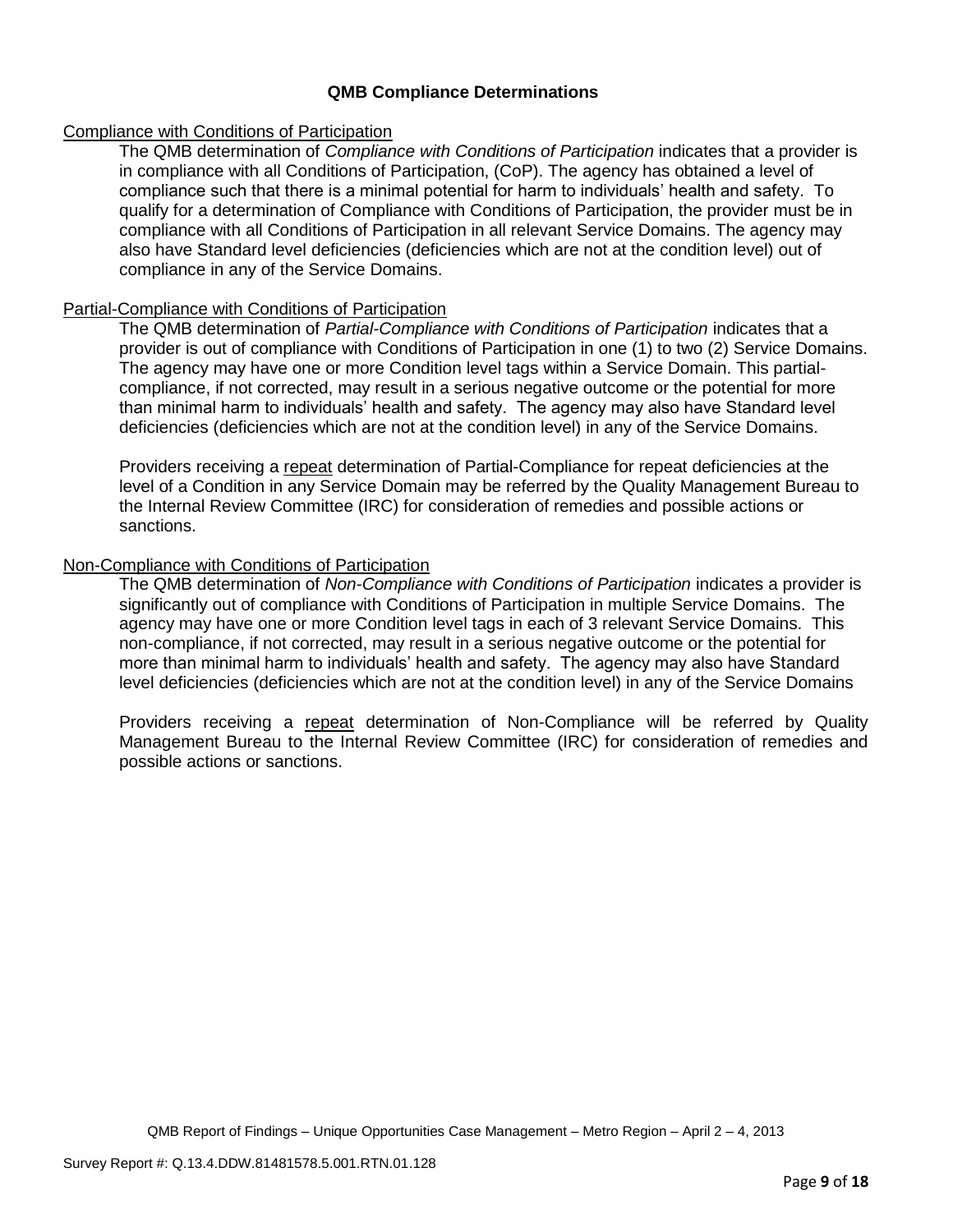### **Guidelines for the Provider Informal Reconsideration of Finding (IRF) Process**

# **Introduction:**

Throughout the QMB Survey process, surveyors are openly communicating with providers. Open communication means surveyors have clarified issues and/or requested missing information before completing the review through the use of the signed/dated "Document Request," or "administrative Needs," etc. forms. Regardless, there may still be instances where the provider disagrees with a specific finding. Providers may use the following process to informally dispute a finding.

# **Instructions:**

- 1. The Informal Reconsideration of the Finding (IRF) request must be received in writing to the QMB Deputy Bureau Chief **within 10 business days** of receipt of the final Report of Findings.
- 2. The written request for an IRF *must* be completed on the QMB Request for Informal Reconsideration of Finding form available on the QMB website:<http://dhi.health.state.nm.us/qmb>
- 3. The written request for an IRF must specify in detail the request for reconsideration and why the finding is inaccurate.
- 4. The IRF request must include all supporting documentation or evidence.
- 5. If you have questions about the IRC process, email the IRF Chairperson, Scott Good at [scott.good@state.nm.us](mailto:scott.good@state.nm.us) for assistance.

# **The following limitations apply to the IRF process:**

- The written request for an IRF and all supporting evidence must be received within 10 business days.
- Findings based on evidence requested during the survey and not provided may not be subject to reconsideration.
- The supporting documentation must be new evidence not previously reviewed or requested by the survey team.
- Providers must continue to complete their Plan of Correction during the IRF process
- Providers may not request an IRF to challenge the sampling methodology.
- Providers may not request an IRF based on disagreement with the nature of the standard or regulation.
- Providers may not request an IRF to challenge the team composition.
- Providers may not request an IRF to challenge the DHI/QMB determination of compliance or the length of their DDSD provider contract.

A Provider forfeits the right to an IRF if the request is not received within 10 business days of receiving the report and/or does not include all supporting documentation or evidence to show compliance with the standards and regulations.

The IRF Committee will review the request, the Provider will be notified in writing of the ruling; no face-toface meeting will be conducted.

When a Provider requests that a finding be reconsidered, it does not stop or delay the Plan of Correction process. **Providers must continue to complete the Plan of Correction, including the finding in dispute regardless of the IRF status.** If a finding is removed or modified, it will be noted and removed or modified from the Report of Findings. It should be noted that in some cases a Plan of Correction may be completed prior to the IRF process being completed. The provider will be notified in writing on the decisions of the IRF committee.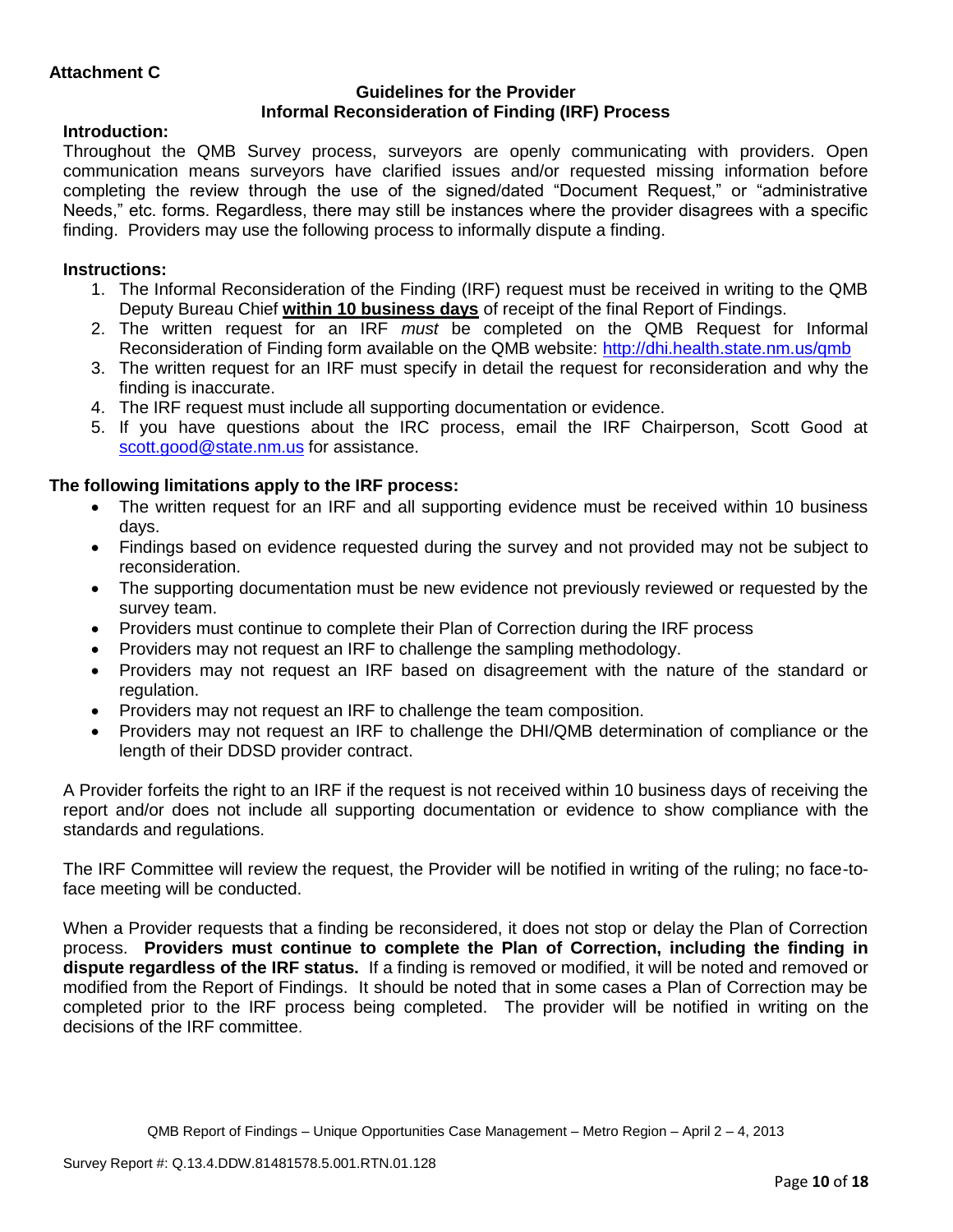| Unique Opportunities Case Management - Metro Region |
|-----------------------------------------------------|
| Developmental Disabilities Waiver                   |
| Case Management                                     |
| <b>Routine Survey</b>                               |
| April 2 - 4, 2013                                   |
|                                                     |

| <b>Standard of Care</b>                                                                                                                                                                                                                                                                                                                                                                              | <b>Deficiencies</b>                                                                                                                                                                                            | <b>Agency Plan of Correction, On-going</b><br><b>QA/QI &amp; Responsible Party</b>                                                                                                                                                                                      | <b>Date</b><br><b>Due</b> |
|------------------------------------------------------------------------------------------------------------------------------------------------------------------------------------------------------------------------------------------------------------------------------------------------------------------------------------------------------------------------------------------------------|----------------------------------------------------------------------------------------------------------------------------------------------------------------------------------------------------------------|-------------------------------------------------------------------------------------------------------------------------------------------------------------------------------------------------------------------------------------------------------------------------|---------------------------|
| least annually or when warranted by changes in the waiver participants' needs.<br>Tag #1A08 Agency Case File                                                                                                                                                                                                                                                                                         | <b>Standard Level Deficiency</b>                                                                                                                                                                               | Service Domain: Plan of Care - ISP Development & Monitoring - Service plans address all participates' assessed needs(including<br>health and safety risk factors) and goals, either by waiver services or through other means. Services plans are updated or revised at |                           |
| Developmental Disabilities (DD) Waiver Service                                                                                                                                                                                                                                                                                                                                                       | Based on record review, the Agency did not                                                                                                                                                                     | <b>Provider:</b>                                                                                                                                                                                                                                                        |                           |
| Standards effective 4/1/2007<br><b>CHAPTER 1 II. PROVIDER AGENCY</b><br><b>REQUIREMENTS:</b> The objective of these                                                                                                                                                                                                                                                                                  | maintain a complete and confidential case file at<br>the administrative office for 3 of 20 individuals.                                                                                                        | State your Plan of Correction for the<br>deficiencies cited in this tag here: $\rightarrow$                                                                                                                                                                             |                           |
| standards is to establish Provider Agency policy,<br>procedure and reporting requirements for DD<br>Medicaid Waiver program. These requirements<br>apply to all such Provider Agency staff, whether<br>directly employed or subcontracting with the<br>Provider Agency. Additional Provider Agency<br>requirements and personnel qualifications may<br>be applicable for specific service standards. | Review of the Agency individual case files found<br>the following items were not found, incomplete,<br>and/or not current:<br>• Positive Behavioral Crisis Plan (#4)<br>• Health Care Plans                    |                                                                                                                                                                                                                                                                         |                           |
| D. Provider Agency Case File for the<br><b>Individual:</b> All Provider Agencies shall maintain<br>at the administrative office a confidential case<br>file for each individual. Case records belong to<br>the individual receiving services and copies shall                                                                                                                                        | • Weight/Body Mass Index<br>Individual #4 - According to Electronic<br><b>Comprehensive Heath Assessment Tool</b><br>the individual is required to have a plan. No<br>evidence of a plan found. (7.c)          | <b>Provider:</b><br>Enter your ongoing Quality Assurance/Quality<br>Improvement processes as it related to this tag<br>number here: $\rightarrow$                                                                                                                       |                           |
| be provided to the receiving agency whenever<br>an individual changes providers. The record<br>must also be made available for review when<br>requested by DOH, HSD or federal government<br>representatives for oversight purposes. The<br>individual's case file shall include the following<br>requirements:                                                                                      | • Fluid Restriction<br>Individual #4 - According to Electronic<br><b>Comprehensive Heath Assessment Tool</b><br>the individual is required to have a plan. No<br>evidence of a plan found. (8.a)<br>• Seizures |                                                                                                                                                                                                                                                                         |                           |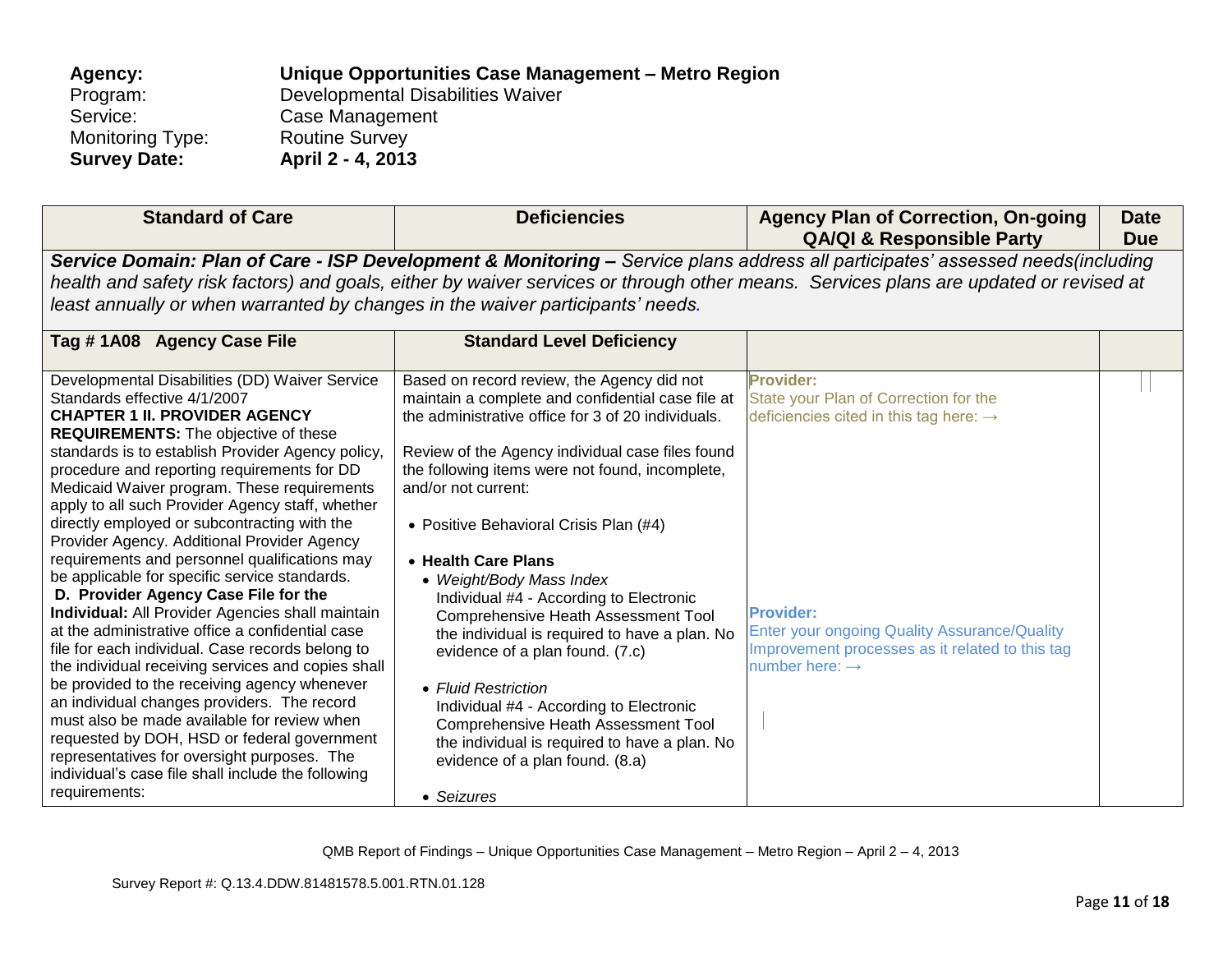| (1) Emergency contact information, including the<br>individual's address, telephone number, | Individual #13 - According to Electronic<br><b>Comprehensive Heath Assessment Tool</b> |  |
|---------------------------------------------------------------------------------------------|----------------------------------------------------------------------------------------|--|
| names and telephone numbers of relatives,                                                   | the individual is required to have a plan. No                                          |  |
| or guardian or conservator, physician's                                                     | evidence of a plan found. (12.b).                                                      |  |
| name(s) and telephone number(s), pharmacy                                                   |                                                                                        |  |
| name, address and telephone number, and                                                     | • Crisis Plans/Medical Emergency                                                       |  |
| health plan if appropriate;                                                                 | <b>Response Plans</b>                                                                  |  |
| (2) The individual's complete and current ISP,                                              | • Fluid Restriction                                                                    |  |
| with all supplemental plans specific to the                                                 |                                                                                        |  |
| individual, and the most current completed                                                  | ° Individual #4 - According to Electronic                                              |  |
| Health Assessment Tool (HAT);                                                               | <b>Comprehensive Heath Assessment Tool</b>                                             |  |
| (3) Progress notes and other service delivery                                               | the individual is required to have a plan. No                                          |  |
| documentation;                                                                              | evidence of a plan found. (8.a)                                                        |  |
|                                                                                             |                                                                                        |  |
| (4) Crisis Prevention/Intervention Plans, if there<br>are any for the individual;           | • Renal (Dialysis)                                                                     |  |
| (5) A medical history, which shall include at least                                         | ° Individual #4 - According to Electronic                                              |  |
| demographic data, current and past medical                                                  | <b>Comprehensive Heath Assessment Tool</b>                                             |  |
| diagnoses including the cause (if known) of                                                 | the individual is required to have a plan. No                                          |  |
| the developmental disability, psychiatric                                                   | evidence of a plan found. (15.a)                                                       |  |
|                                                                                             |                                                                                        |  |
| diagnoses, allergies (food, environmental,                                                  | <b>Other Individual Specific Evaluations &amp;</b>                                     |  |
| medications), immunizations, and most<br>recent physical exam;                              | <b>Examinations:</b>                                                                   |  |
|                                                                                             |                                                                                        |  |
| (6) When applicable, transition plans completed                                             | $\blacksquare$<br><b>Cholesterol &amp; Blood Glucose</b>                               |  |
| for individuals at the time of discharge from                                               | ° Individual #20 - As indicated by the                                                 |  |
| Fort Stanton Hospital or Los Lunas Hospital                                                 | documentation reviewed, lab work was                                                   |  |
| and Training School; and                                                                    | ordered on 8/24/2012. No documented                                                    |  |
| (7) Case records belong to the individual                                                   | evidence was found to verify it was                                                    |  |
| receiving services and copies shall be                                                      | completed.                                                                             |  |
| provided to the individual upon request.                                                    |                                                                                        |  |
| (8) The receiving Provider Agency shall be                                                  | • Blood Levels                                                                         |  |
| provided at a minimum the following records                                                 | ° Individual #20 - As indicated by the                                                 |  |
| whenever an individual changes provider                                                     | documentation reviewed, lab work was                                                   |  |
| agencies:                                                                                   | ordered on 8/24/2012. No documented                                                    |  |
| (a) Complete file for the past 12 months;                                                   | evidence found to verify it was completed.                                             |  |
| (b) ISP and quarterly reports from the current                                              |                                                                                        |  |
| and prior ISP year;                                                                         | • Positive Behavior Support Assessment (#4)                                            |  |
| (c) Intake information from original admission                                              |                                                                                        |  |
| to services; and                                                                            |                                                                                        |  |
| (d) When applicable, the Individual                                                         |                                                                                        |  |
| Transition Plan at the time of discharge                                                    |                                                                                        |  |
| from Los Lunas Hospital                                                                     |                                                                                        |  |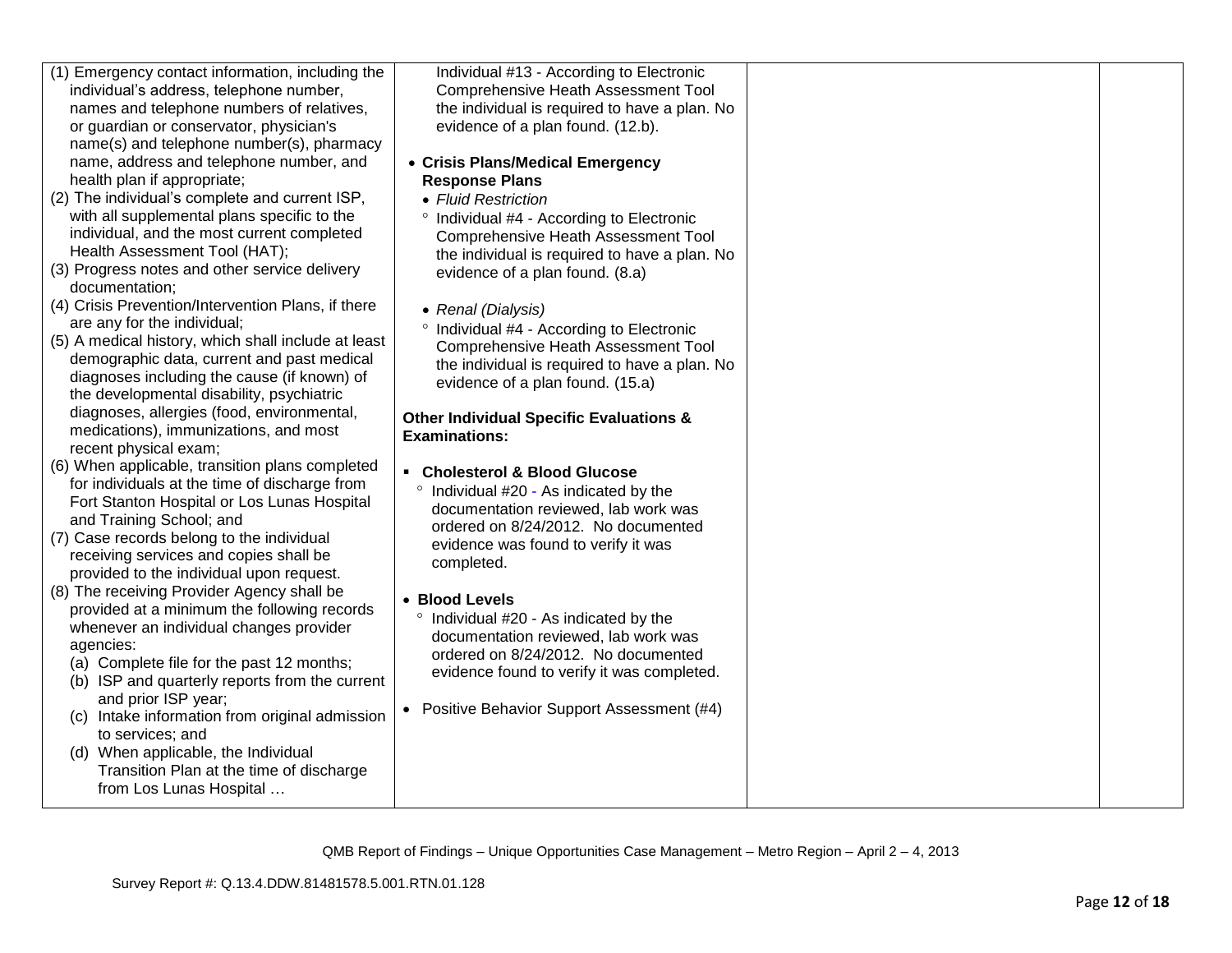| Tag #4C15.1 - QA Requirements - Bi-                                                                                                                                                                                                                                                                                                                                                    | <b>Standard Level Deficiency</b>                                                                                                                                                                                                                                                                                                |                                                                                                                                                          |  |
|----------------------------------------------------------------------------------------------------------------------------------------------------------------------------------------------------------------------------------------------------------------------------------------------------------------------------------------------------------------------------------------|---------------------------------------------------------------------------------------------------------------------------------------------------------------------------------------------------------------------------------------------------------------------------------------------------------------------------------|----------------------------------------------------------------------------------------------------------------------------------------------------------|--|
| <b>Annual Reports &amp; Provider Quarterly</b>                                                                                                                                                                                                                                                                                                                                         |                                                                                                                                                                                                                                                                                                                                 |                                                                                                                                                          |  |
| <b>Reports</b>                                                                                                                                                                                                                                                                                                                                                                         |                                                                                                                                                                                                                                                                                                                                 |                                                                                                                                                          |  |
| <b>CHAPTER 4 IV. CASE MANAGEMENT</b><br>PROVIDER AGENCY REQUIREMENTS<br>C. Quality Assurance Requirements: Case<br>Management Provider Agencies will use an<br>Internal Quality Assurance and<br>Improvement Plan that must be submitted<br>to and reviewed by the Statewide Case<br>Management Coordinator, that shall include<br>but is not limited to the following:                | Based on record review, the Agency did not<br>ensure that reports and the ISP met required<br>timelines and included the required contents 2 of<br>20 individuals.<br>The following quarterly/bi-annual reports were<br>not found:<br>• Behavior Consultation Quarterly Reports:<br>° Individual #4 - None found for March 2012 | <b>Provider:</b><br>State your Plan of Correction for the<br>deficiencies cited in this tag here: $\rightarrow$                                          |  |
| Case Management Provider Agencies are<br>(1)<br>to:<br>(a) Use a formal ongoing monitoring protocol<br>that provides for the evaluation of quality,<br>effectiveness and continued need for<br>services and supports provided to the<br>individual. This protocol shall be written<br>and its implementation documented.                                                               | - February 2013.<br>$\degree$ Individual #5 - None found for February<br>2012 - April 2012 and August 2012 -<br>October 2012.                                                                                                                                                                                                   | <b>Provider:</b><br><b>Enter your ongoing Quality Assurance/Quality</b><br>Improvement processes as it related to this tag<br>number here: $\rightarrow$ |  |
| (b) Assure that reports and ISPs meet<br>required timelines and include required<br>content.                                                                                                                                                                                                                                                                                           |                                                                                                                                                                                                                                                                                                                                 |                                                                                                                                                          |  |
| (c) Conduct a quarterly review of progress<br>reports from service providers to verify<br>that the individual's desired outcomes<br>and action plans remain appropriate and<br>realistic.                                                                                                                                                                                              |                                                                                                                                                                                                                                                                                                                                 |                                                                                                                                                          |  |
| (i) If the service providers' quarterly<br>reports are not received by the Case<br>Management Provider Agency within<br>fourteen (14) days following the end of<br>the quarter, the Case Management<br>Provider Agency is to contact the<br>service provider in writing requesting<br>the report within one week from that<br>date.<br>If the quarterly report is not received<br>(ii) |                                                                                                                                                                                                                                                                                                                                 |                                                                                                                                                          |  |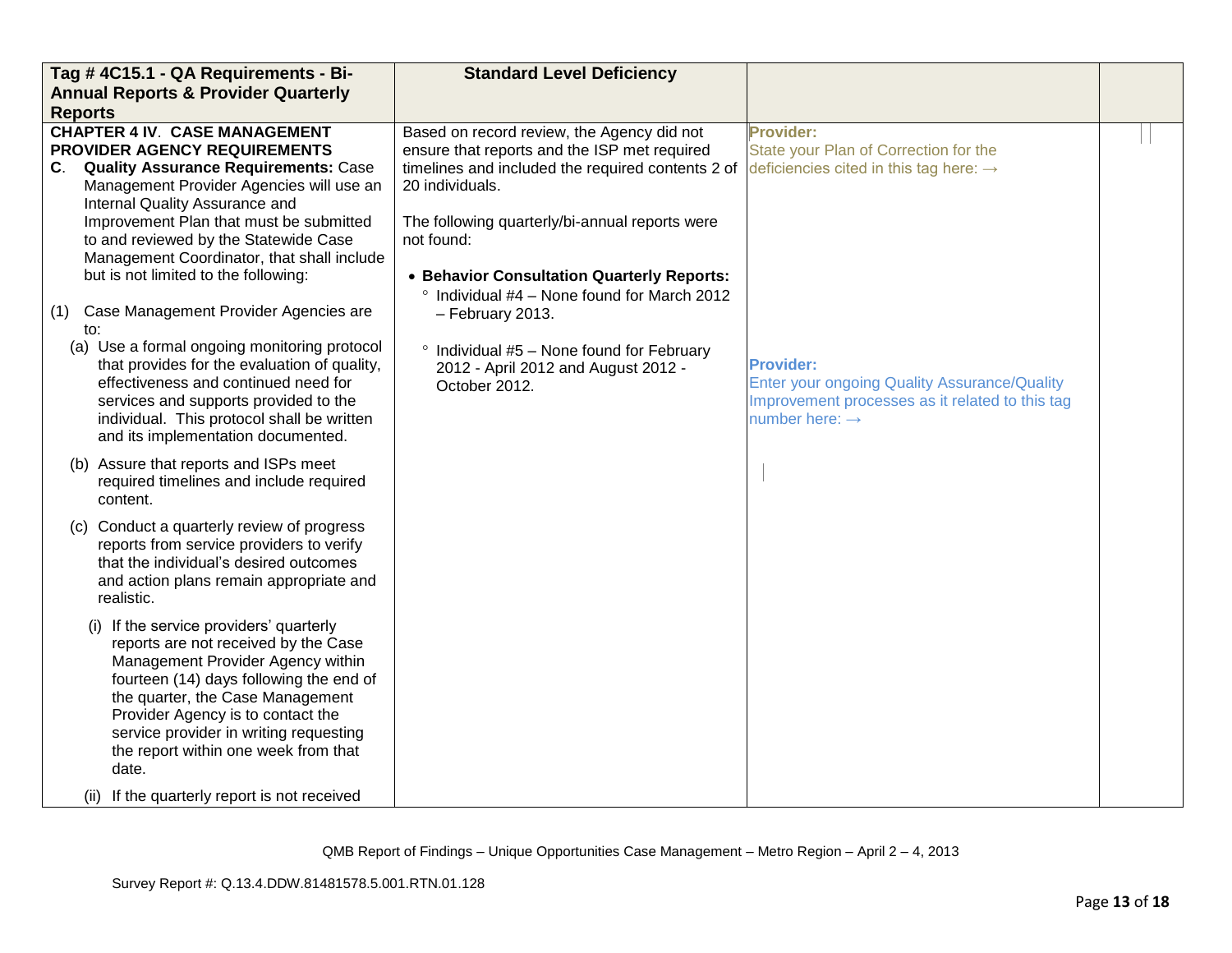| within one week of the written request,<br>the Case Management Provider<br>Agency is to contact the respective<br>DDSD Regional Office in writing within<br>one business day for assistance in<br>obtaining required reports.                                                                                                                                                                                                                                                                                                                                |  |  |
|--------------------------------------------------------------------------------------------------------------------------------------------------------------------------------------------------------------------------------------------------------------------------------------------------------------------------------------------------------------------------------------------------------------------------------------------------------------------------------------------------------------------------------------------------------------|--|--|
| (d) Assure at least quarterly that Crisis<br>Prevention/Intervention Plans are in<br>place in the residence and at the Provider<br>Agency of the Day Services for all<br>individuals who have chronic medical<br>condition(s) with potential for life<br>threatening complications and/or who<br>have behavioral challenge(s) that pose a<br>potential for harm to themselves or<br>others.                                                                                                                                                                  |  |  |
| (e) Assure at least quarterly that a current<br>Health Care Plan (HCP) is in place in the<br>residence and day service site for<br>individuals who receive Community Living<br>or Day Services and who have a HAT<br>score of 4, 5, or 6. During face-to-face<br>visits and review of quarterly reports, the<br>Case Manager is required to verify that<br>the Health Care Plan is being<br>implemented.                                                                                                                                                     |  |  |
| Assure that Community Living Services<br>(f)<br>are delivered in accordance with<br>standards, including responsibility of the<br>IDT Members to plan for at least 30 hours<br>per week of planned activities outside the<br>residence. If this is not possible due to<br>the needs of the individual, a goal shall<br>be developed that focuses on appropriate<br>levels of community integration. These<br>activities do not need to be limited to paid<br>supports but may include independent or<br>leisure activities appropriate to the<br>individual. |  |  |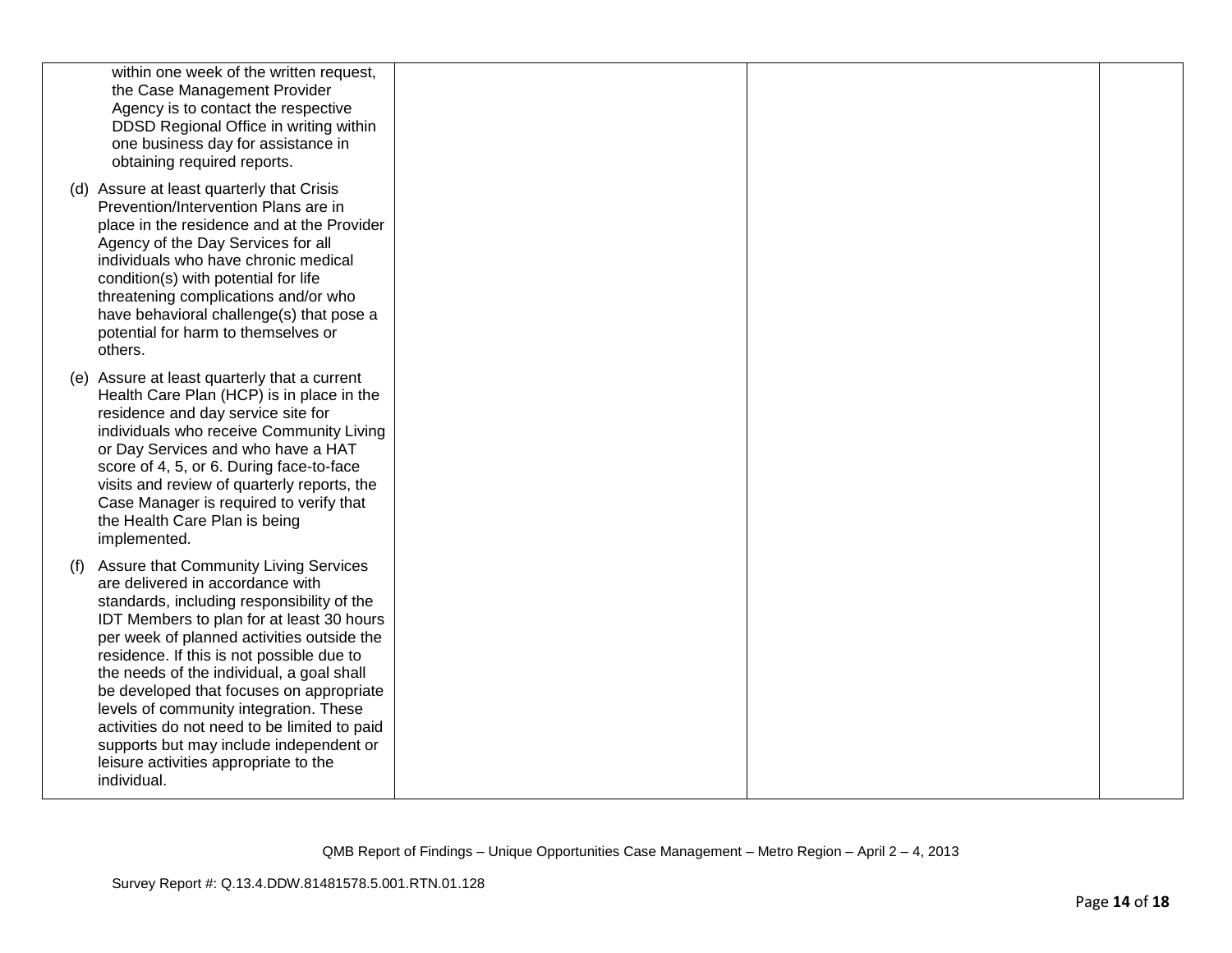| (g) | Perform annual satisfaction surveys with<br>individuals regarding case management<br>services. A copy of the summary is due<br>each December 10 <sup>th</sup> to the respective<br>DDSD Regional Office, along with a<br>description of actions taken to address<br>suggestions and problems identified in<br>the survey.                                                                                                                                                                                                                                                                                   |  |  |
|-----|-------------------------------------------------------------------------------------------------------------------------------------------------------------------------------------------------------------------------------------------------------------------------------------------------------------------------------------------------------------------------------------------------------------------------------------------------------------------------------------------------------------------------------------------------------------------------------------------------------------|--|--|
|     | (h) Maintain regular communication with all<br>providers delivering services and<br>products to the individual.                                                                                                                                                                                                                                                                                                                                                                                                                                                                                             |  |  |
| (i) | Establish and implement a written<br>grievance procedure.                                                                                                                                                                                                                                                                                                                                                                                                                                                                                                                                                   |  |  |
| (i) | Notify appropriate supervisory personnel<br>within the Provider Agency if concerns<br>are noted during monitoring or<br>assessment activities related to any of<br>the above requirements. If such concerns<br>are not remedied by the Provider Agency<br>within a reasonable mutually agreed<br>period of time, the concern shall be<br>reported in writing to the respective<br>DDSD Regional Office and/or DHI as<br>appropriate to the nature of the concern.<br>This does not preclude Case Managers'<br>obligations to report abuse, neglect or<br>exploitation as required by New Mexico<br>Statute. |  |  |
|     | (k) Utilize and submit the "Request for DDSD<br>Regional Office Intervention" form as<br>needed, such as when providers are not<br>responsive in addressing a quality<br>assurance concern. The Case<br>Management Provider Agency is required<br>to keep a copy in the individual's file.                                                                                                                                                                                                                                                                                                                  |  |  |
| (2) | Case Managers and Case Management<br>Provider Agencies are required to promote<br>and comply with the Case Management                                                                                                                                                                                                                                                                                                                                                                                                                                                                                       |  |  |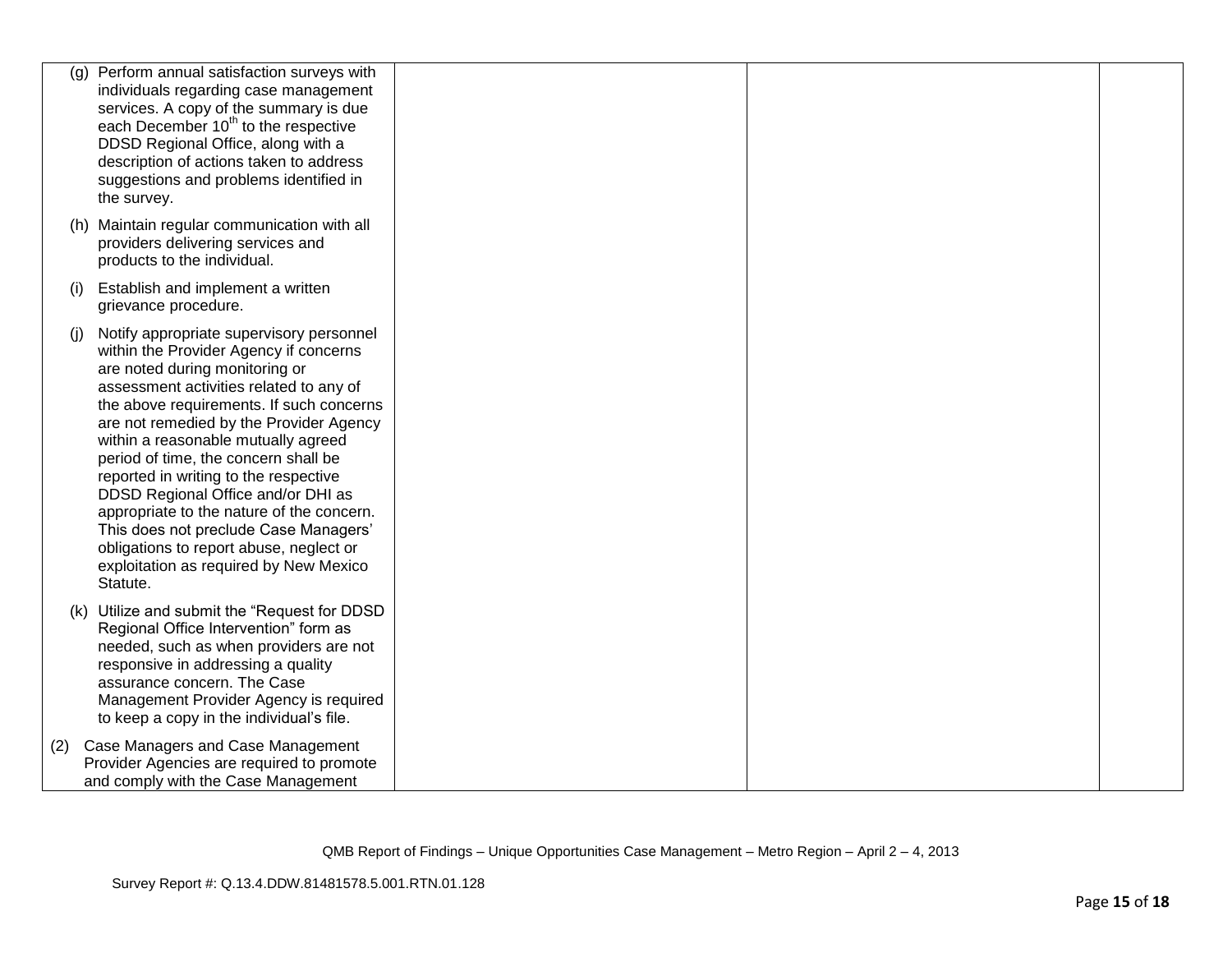| Code of Ethics:                                                                                                                                                                                                                                                                                                                     |  |  |
|-------------------------------------------------------------------------------------------------------------------------------------------------------------------------------------------------------------------------------------------------------------------------------------------------------------------------------------|--|--|
| (a) Case Managers shall provide the<br>individual/guardian with a copy of the<br>Code of Ethics when Addendum A is<br>signed.                                                                                                                                                                                                       |  |  |
| (b) Complaints against a Case Manager for<br>violation of the Code of Ethics brought to<br>the attention of DDSD will be sent to the<br>Case Manager's supervisor who is<br>required to respond within 10 working<br>days to DDSD with detailed actions<br>taken. DDSD reserves the right to<br>forward such complaints to the IRC. |  |  |
|                                                                                                                                                                                                                                                                                                                                     |  |  |
|                                                                                                                                                                                                                                                                                                                                     |  |  |
|                                                                                                                                                                                                                                                                                                                                     |  |  |
|                                                                                                                                                                                                                                                                                                                                     |  |  |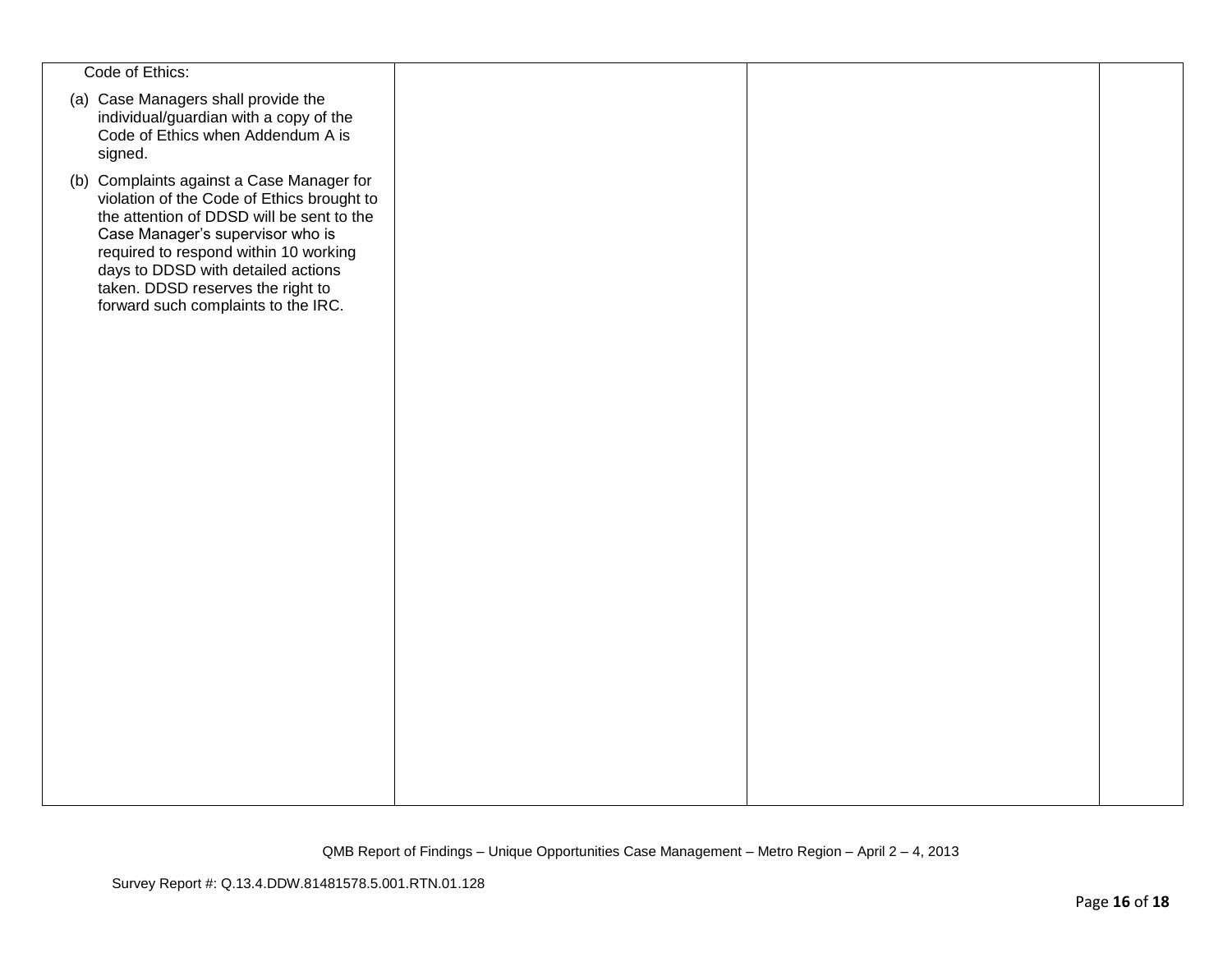| <b>Standard of Care</b>                                                                                          | <b>Deficiencies</b>                                                                                                                                                                                                                                       | <b>Agency Plan of Correction, On-going</b><br><b>QA/QI &amp; Responsible Party</b>                                                                           | <b>Date</b><br><b>Due</b> |
|------------------------------------------------------------------------------------------------------------------|-----------------------------------------------------------------------------------------------------------------------------------------------------------------------------------------------------------------------------------------------------------|--------------------------------------------------------------------------------------------------------------------------------------------------------------|---------------------------|
|                                                                                                                  |                                                                                                                                                                                                                                                           | Service Domain: Financial Accountability - State financial oversight exists to assure that claims are coded and paid for in                                  |                           |
| accordance with the reimbursement methodology specified in the approved waiver.                                  |                                                                                                                                                                                                                                                           |                                                                                                                                                              |                           |
| TAG #1A12 All Services Reimbursement (No Deficiencies)                                                           |                                                                                                                                                                                                                                                           |                                                                                                                                                              |                           |
| <b>SERVICE DELIVERY AND LOCATION</b>                                                                             |                                                                                                                                                                                                                                                           | Developmental Disabilities (DD) Waiver Service Standards effective 4/1/2007 Chapter 1. III. PROVIDER AGENCY DOCUMENTATION OF                                 |                           |
| prior to a request for reimbursement from the HSD. For each unit billed, the record shall contain the following: | (1) Date, start and end time of each service encounter or other billable service interval;<br>(2) A description of what occurred during the encounter or service interval; and<br>(3) The signature or authenticated name of staff providing the service. | <b>B. Billable Units:</b> The documentation of the billable time spent with an individual shall be kept on the written or electronic record that is prepared |                           |
|                                                                                                                  |                                                                                                                                                                                                                                                           |                                                                                                                                                              |                           |